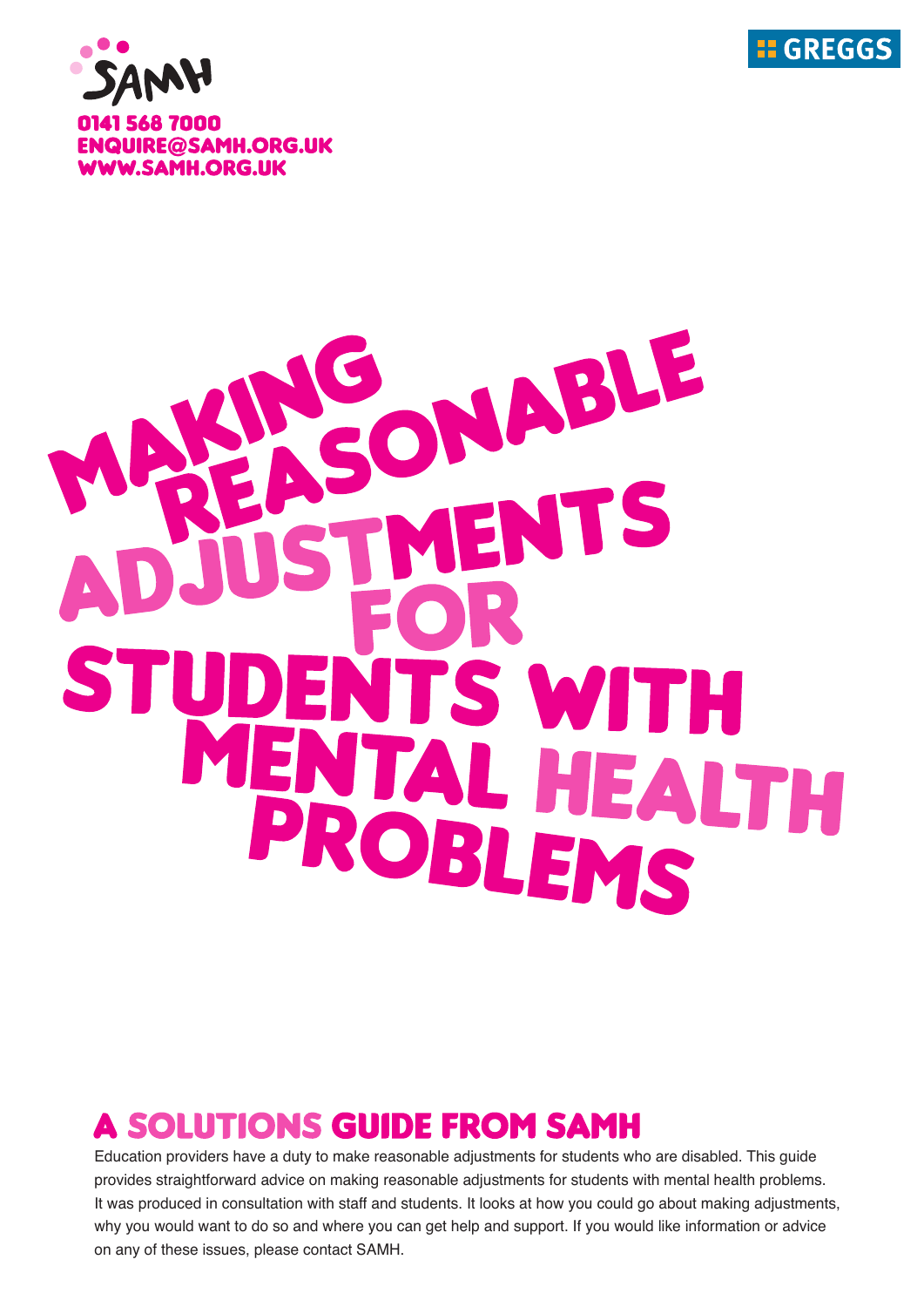## WHAT IS A ADJUSTM

If a student is disabled and is placed at a substantial disadvantage by something that their college or university does, or something about their physical environment, then the college or university must take reasonable steps to prevent that disadvantage. In other words, they should make reasonable adjustments.

### WHY SHOULD I MAKE<br>REASONABLE ADJUSTMENTS?

#### 1. IT CAN HELP PROGRESSION AND RETENTION

Research indicates that students may be more likely than other groups to experience mental health problems<sup>1</sup> and that serious mental health problems among students are increasing<sup>2</sup>. Statistics from the Higher Education Statistics Agency suggest that the proportions of undergraduates declaring a mental health difficulty on entry to higher education rose from 5 in every 10,000 in 1994-5 to almost 36 in every 10,000 in 2006-07. Creating a culture in which students can ask for and receive reasonable adjustments at an early stage is likely to make it easier for students to complete their course.

#### 2. IT'S THE RIGHT THING TO DO

People with serious mental health problems have the lowest employment rate of any group of people with disabilities, with 79% not in employment<sup>3</sup>. Helping students to complete their education should help to reduce that figure in future. Work is a key part of life, and our self-esteem is inextricably linked to our ability to earn a living. It is wrong to deny people the opportunity to do so. Reasonable adjustments are not about unfair advantages or favouritism, but are a way of removing barriers preventing students who are disabled from getting the most out of their education – or sometimes from participating in education at all. One in four of us will experience a mental health problem at some point, so this is an issue that affects us all.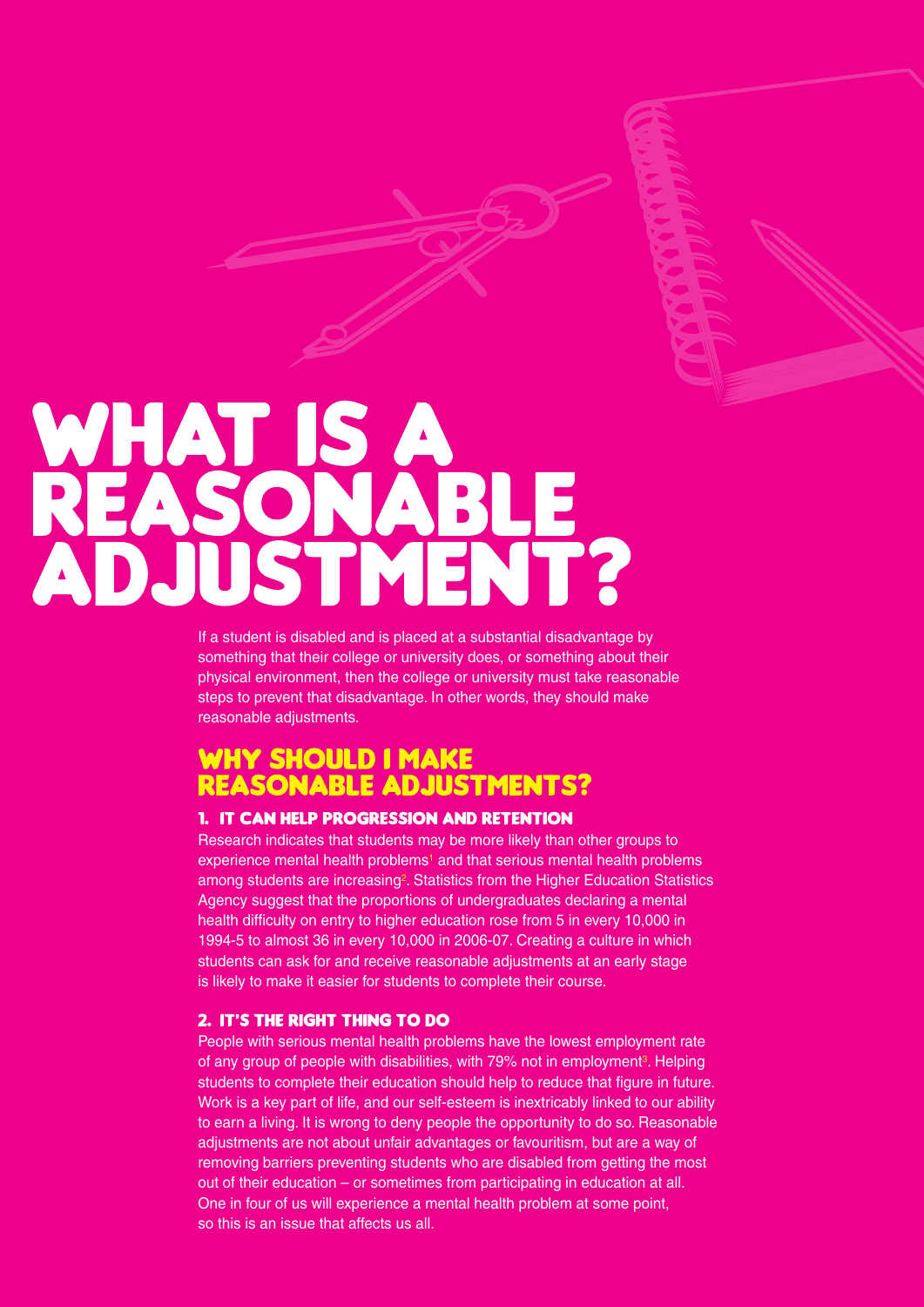

#### 3. IT'S THE LAW

The Special Education Needs and Disability Act 2001 introduced a requirement for education providers to make reasonable adjustments for people who are disabled. The Disability Discrimination Act says that a person is disabled if:

- they have a mental or physical impairment
- this has substantial long-term adverse effects on their normal day-to-day activities.

#### **HOW DO I MAKE REASONABLE ADJUSTMENTS?**

Adjustments need to be agreed between the student and the relevant staff member(s). You should make sure that you are familiar with your institution's procedures for making reasonable adjustments: for example, at many institutions, primary responsibility for agreeing adjustments rests with the student services or student disability services department. But if you think someone might need support, don't leave it to someone else to check whether adjustments are needed. In particular, be aware that although you might think it is very clear that students who need reasonable adjustments should contact the student services or student disability services department – it might not be at all clear to students.

Some mental health problems can be episodic: a person can experience long periods when they are perfectly well, but may then experience a further period of difficulty. The times when they are unwell will not always be the same, but there may be symptoms or issues that are common to each episode. So rather than agreeing one or more specific adjustments that will apply all the time, it may be more helpful to agree adjustments that can be implemented when they are needed, and revoked when they are not. Bear in mind that students who are physically disabled may also experience mental health problems, so you may need to make adjustments that address more than one disability.

#### **WHAT SORT OF REASONABLE ADJUSTMENTS MIGHT I HAVE TO MAKE?**

Your student services or student disability services department might ask you to make reasonable adjustments for a student who has a mental health problem. At many educational institutions, there is an agreed "menu" of adjustments that can be made for students who have disabilities. However in smaller institutions, adjustments might be agreed on a case-by-case basis. In order for reasonable adjustments to be constructive, they must focus on what the student can do – not on what they can't. It is also important that you do not make promises that you are unable to keep: be realistic. Not all of them will be suitable for your college or university, and it is not an exhaustive list. If you are not sure what will help someone – ask them!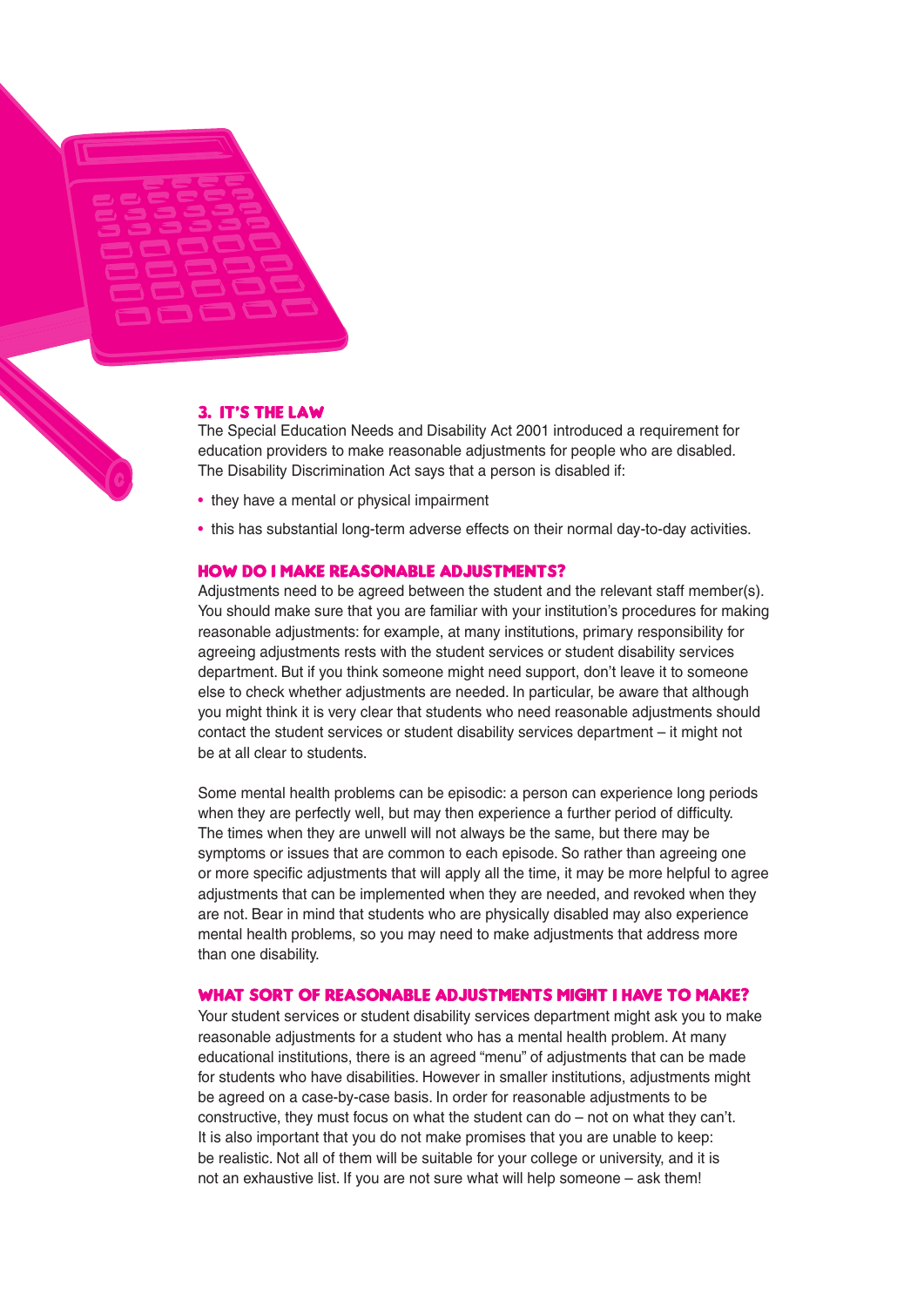

## TYPES OF<br>ADJUSTMENTS

This section sets out some of the types of adjustment that you might be asked to make, and the possible reasons for them.

#### **CLASS HOURS OR STRUCTURES**

- Changing attendance times Rescheduling classes is unlikely to be feasible, but you might be asked to allow a student to attend a different tutorial or lab than the one they are assigned to, or to make class notes available on the intranet or prepare handouts for students who can't attend classes. There are many reasons why someone might have difficulties with classes at certain times. They might need to access a service that is only available during working hours, or they might find it difficult to function in the morning, perhaps as a result of prescribed medication, but be able to work well later in the day.
- Allow the student to take rest breaks Some people might have difficulty in concentrating for long periods: breaking up their day could help.
- Extend deadlines If a student experiences difficulties in concentration or similar problems, it might be reasonable to allow them more time to complete tasks.

#### **PHYSICAL ENVIRONMENT**

- Allow the person to change their study area For some people, noisy environments might adversely affect their mental health at times: if it is feasible, could they be located somewhere else?
- Ensure access to natural light and fresh air Many people benefit from sitting near to a window, particularly if they are able to open it to allow fresh air to circulate.
- Move their study area Would it be helpful to be based in another position – e.g. so their back didn't face the door?
- Provide a quiet space for breaks A quiet place away from the main study area is helpful for many people.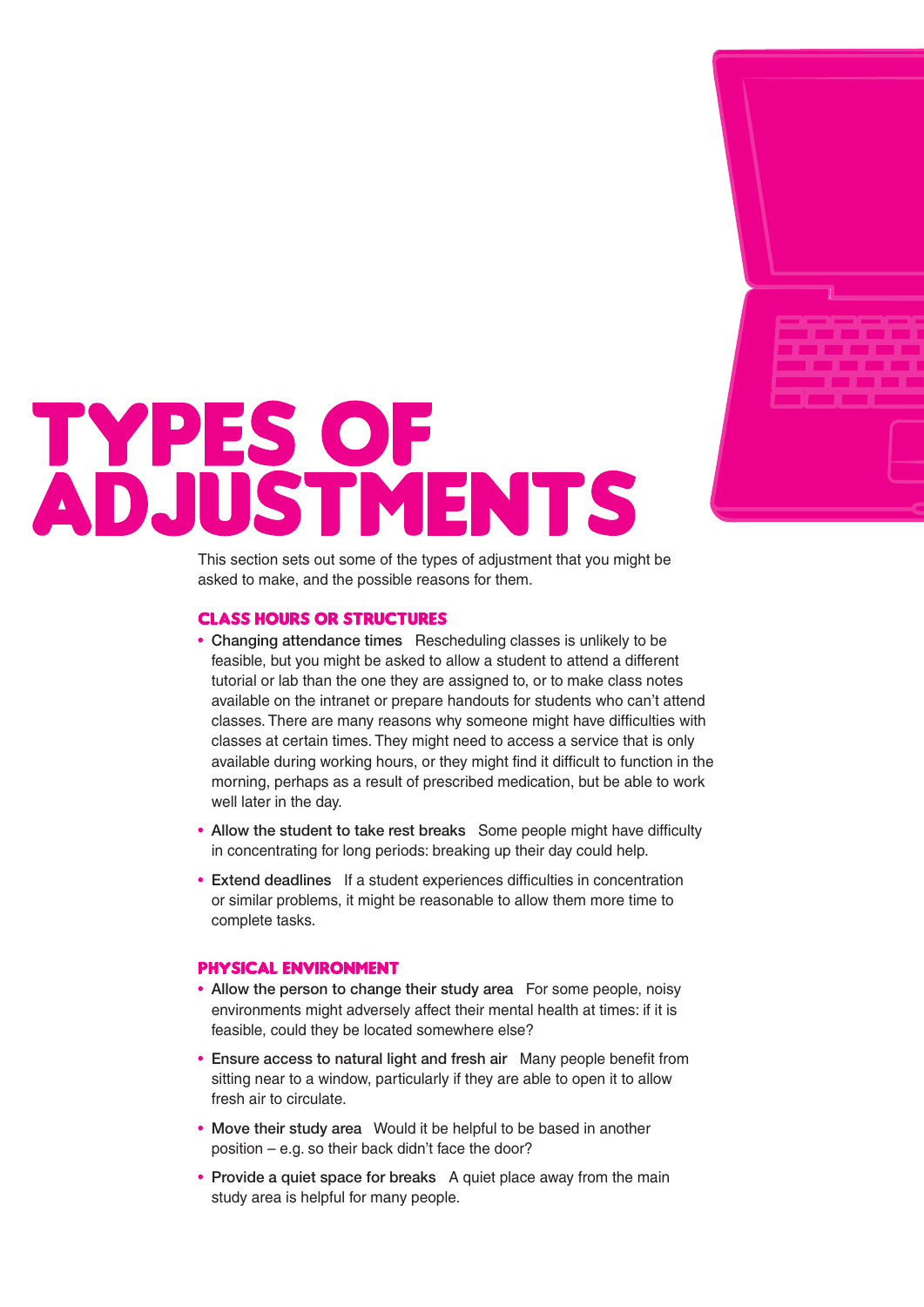

#### **WORKING PRACTICES**

- Agree changes to communication methods For some people, there may be times when it is hard to communicate face-to-face.You may be asked to agree that at these times, students can communicate with you by email, or work from home.
- Allow changes to assignments You may be asked to allow a student to complete a task in a different way. For example, if a student has severe anxiety problems and is required to do a presentation, you may be asked to allow them to present to fewer people, or to prepare the presentation but not deliver it.
- Allow changes after a period of absence When a person is unwell or has just returned from a period of absence, it may be helpful for them to focus on a particular type of task.You may be asked to allow the student to work to a reduced or altered study programme for a while. This can help to rebuild confidence.
- Allow the use of headphones if appropriate This can help people who have difficulty concentrating or who sometimes hear voices.
- Allow the student to use a recording device if appropriate A Dictaphone or other recording device can benefit students who find it hard to take notes in class, perhaps because of concentration difficulties. The student can then write up their notes later on.
- Allow changes to exam conditions Your institution should have procedures for making adjustments to exams for students who are disabled. Exams are, of course, stressful for all students, but they can be particularly overwhelming for students who have experienced a mental health problem. Reasonable adjustments to exams can make all the difference, allowing students to successfully complete their course.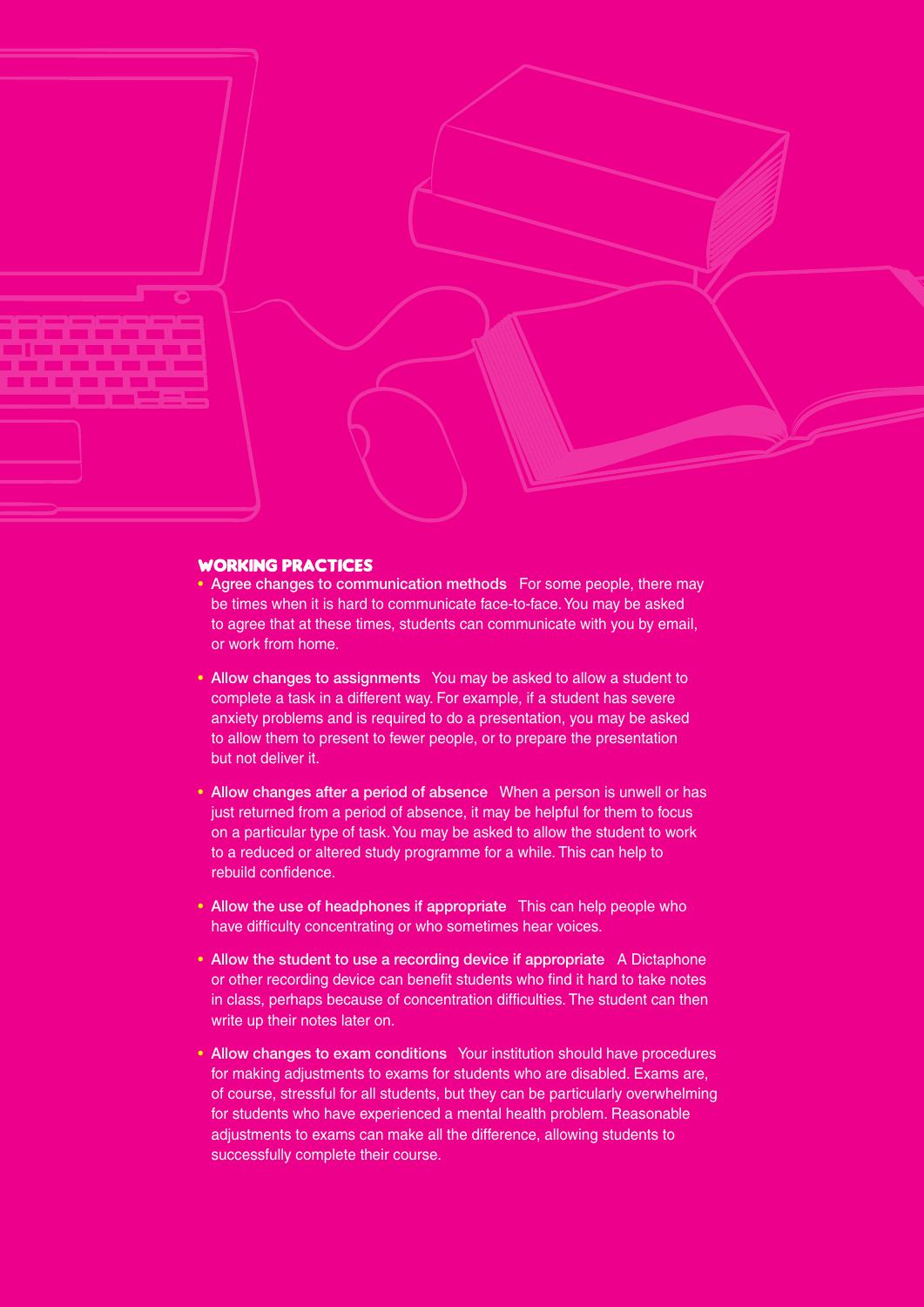# HOW DOI TALK

People are often reluctant to talk about mental health problems. They worry that they will make things worse or accidentally say the wrong thing. The best thing to do is keep things simple. Asking, "What can I do to help?" is very unlikely to offend or upset anyone. And if you're not sure what language to use – for example, "mental health problems", or "mental illness" – then ask the person what they prefer.

Students should not feel they have to disclose every aspect of their mental health problem.Your discussions should focus on the problems they are experiencing, and what actions can be taken to address them. Of course if someone is extremely distressed or confused, then you should get appropriate help immediately.Your institution will have guidance on where to refer students in these situations: it might well be the university or college medical staff, or student welfare staff.

#### **BUT I'M NOT A COUNSELLOR...**

You don't have to be.Your institution will have guidance on where to refer students when they need emotional support or counselling. All you have to do is work with students in your own sphere of responsibility, whether that is teaching, supervision, technical support or something else.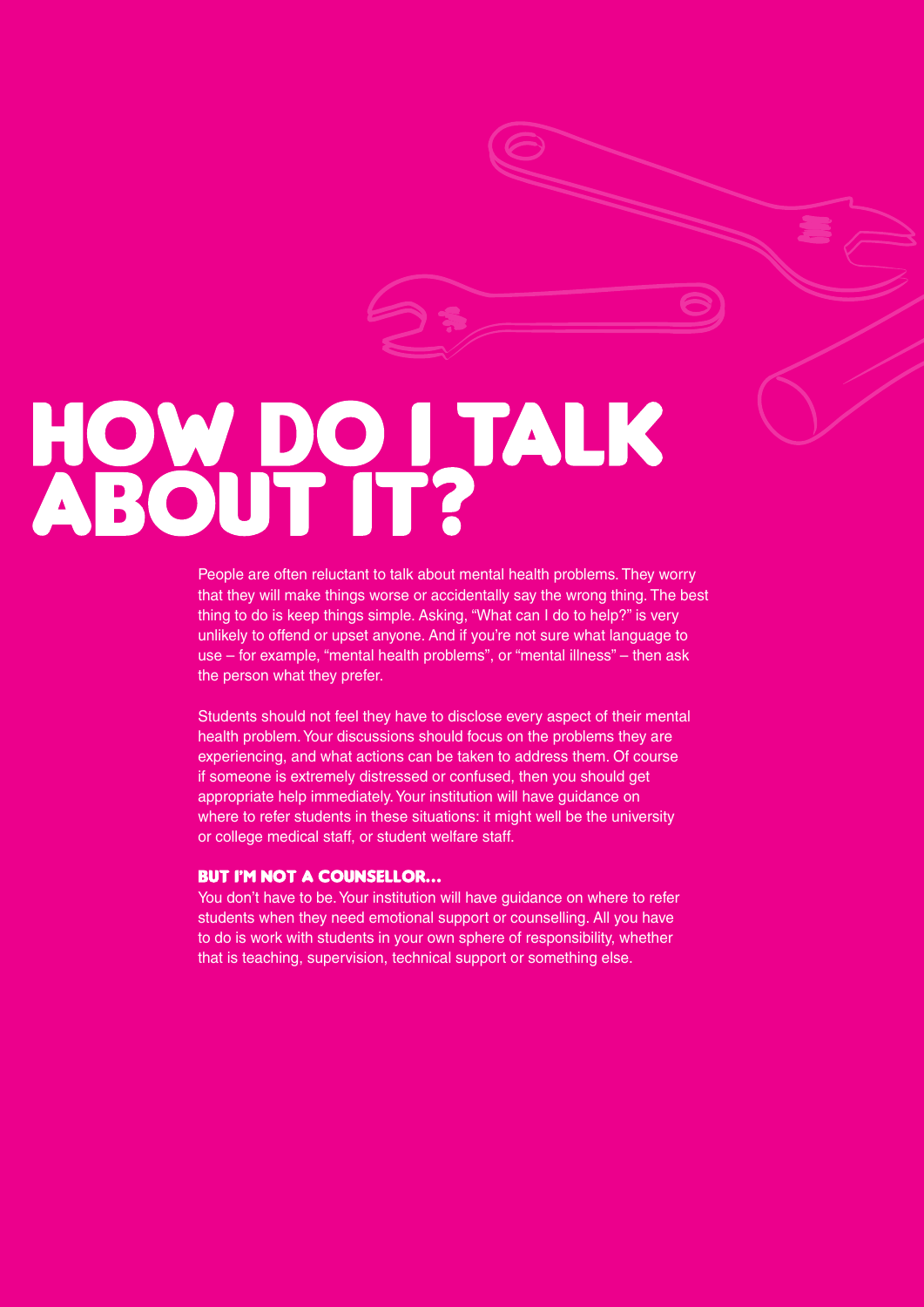## WHAT ELSE SHOULD I KNOW?

Other things to think about are:

- Planning ahead to ensure that reasonable adjustments can be implemented without causing the student embarrassment in front of their peers.
- Putting yourself in the position of the student: for example, if you work in a shared office and someone comes to you for help, ask if you need to find a private place to talk.
- Being approachable: it can take a lot of courage for a student to ask someone for help.

#### **WHAT IF THINGS GO WRONG?**

Sometimes it is difficult to know how to react when a student who has a mental health problem is underperforming. If this is due to the person's mental health problem, then the correct way to deal with this is by negotiating reasonable adjustments to the person's course or environment. However, neither the Special Educational Needs and Disability Act 2001 nor any other piece of legislation requires you to accept behaviour that is inappropriate. People with mental health problems are entitled to equal, not special, treatment.

Similarly, you do not have to make each and every reasonable adjustment that a student might request. There may be certain requirements that every student must, without exception, comply with. This is fine: as long as there is a genuine reason for this requirement. Indeed, the Special Educational Needs and Disability Act 2001 specifically states that less favourable treatment of a student with a disability is justified if it is necessary in order to maintain academic or other prescribed standards. But often, it is possible to find creative solutions that allow the student to participate without weakening academic requirements.

#### **REFERENCES**

- 1 Scoping Study on Transitional Support for Students with Mental Health Difficulties, University of Paisley, 2006
- 2 The Mental Health of Students in Higher Education, Royal College of Psychiatrists, 2003
- 3 Disability and Employment in Scotland: review of evidence base (Scottish Executive 2005)